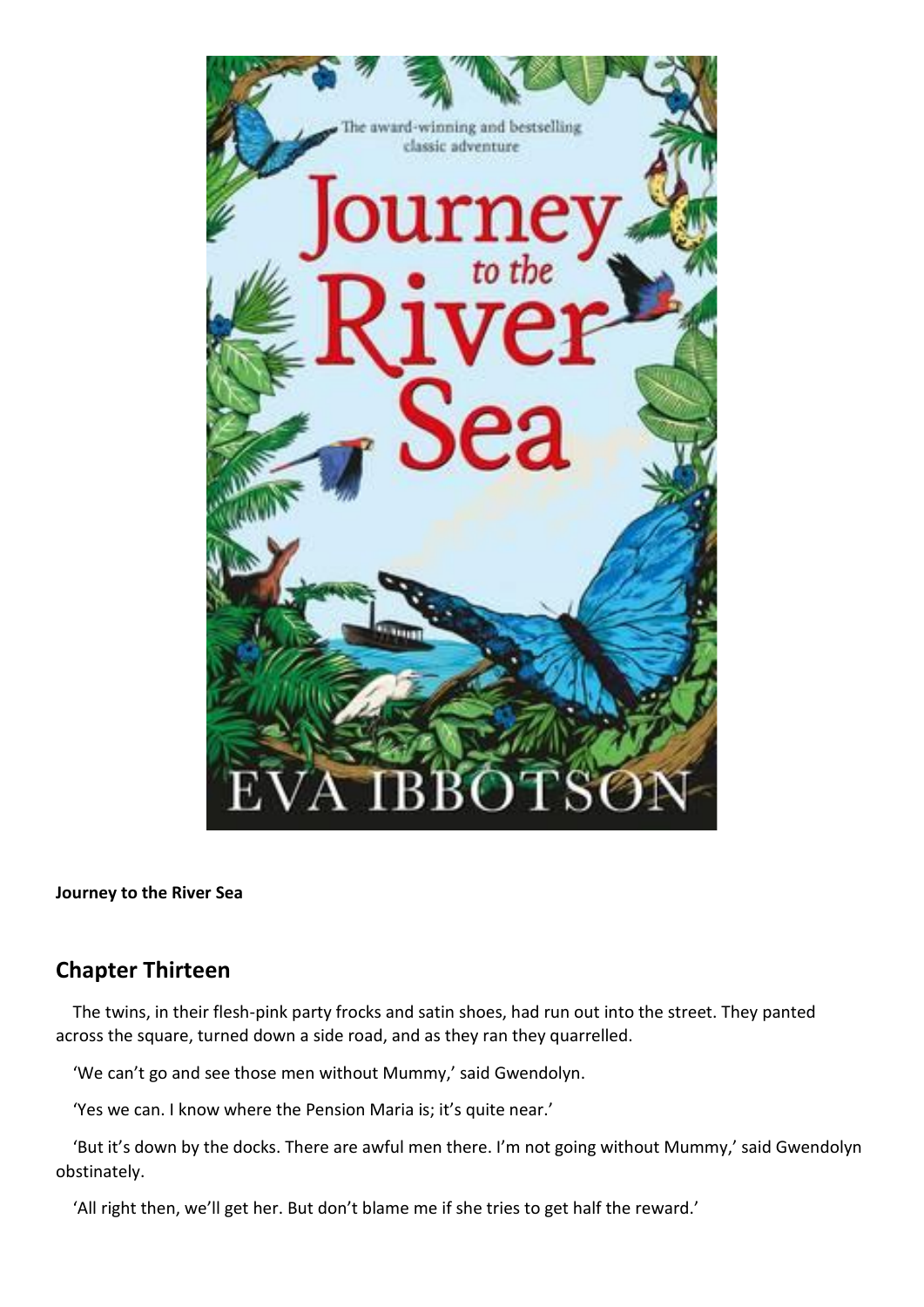'She won't. We wouldn't let her. It's for us and no one else.'

A man came out of his house and stood by his garden gate.

'You see, he wants us for the White Slave Traffic,' said Gwendolyn, and tried to run faster.

 The man, who had come out to walk his dog, crossed the road but the twins did not stop till they reached the club where their mother was playing bridge.

 'Right, that's it,' said Mr Trapwood. He shut the lid of his suitcase. 'In another couple of hours we can go on board.'

 He looked longingly at the lighted ship, ready for her start at dawn. She looked so clean, so nice, so British…

 Mr Low came to stand beside him. 'Decent bunks, decent food, people speaking English. You can't believe it.'

 But in spite of the relief of being on the way home, the crows were broken men. Mr Low was still feverish, Mr Trapwood's insect bites had spread in an infected mass over his face and neck, and neither of them could keep down their food.

 It wasn't being ill, though, that worried them the most. It was failure. They would go back with an empty berth in their cabin and a sad story to tell Sir Aubrey.

'He'll probably hire some other detectives and send them out. He won't give up so easily.'

 'It's The Blood,' said Mr Trapwood gloomily. 'The aristos are like that when it's The Blood they're dealing with '

Down below the pension bell pealed loudly. Then the maid came up and knocked on the door.

'There's three ladies to see you,' she said.

 And before the crows could ask any more, the door was thrown open and Beatrice and Gwendolyn, followed by their mother, came excitedly into the room.

'We know where he is! We know where the Taverner boy is hiding!'

'We know for sure!'

The crows, who had been lying weakly on the bed, sat up. Their eyes glinted. They were changed men.

'Where? Where?'

Beatrice said, 'If we tell you, are we sure to get the reward? As soon as you've found him?'

'Of course.'

'All of it?'

'Yes, yes…'

'He's here in the museum. The Natural History Museum, just down the road.'

 Mr Low was hitching up his braces, fetching a coil of rope. Mr Trapwood was strapping his pistol underneath his jacket. They were not surprised; they had suspected Glastonberry all along.

'We want to see you catch him.'

'No!' Mrs Carter spoke sharply to her girls. 'There may be a struggle. Or violence.'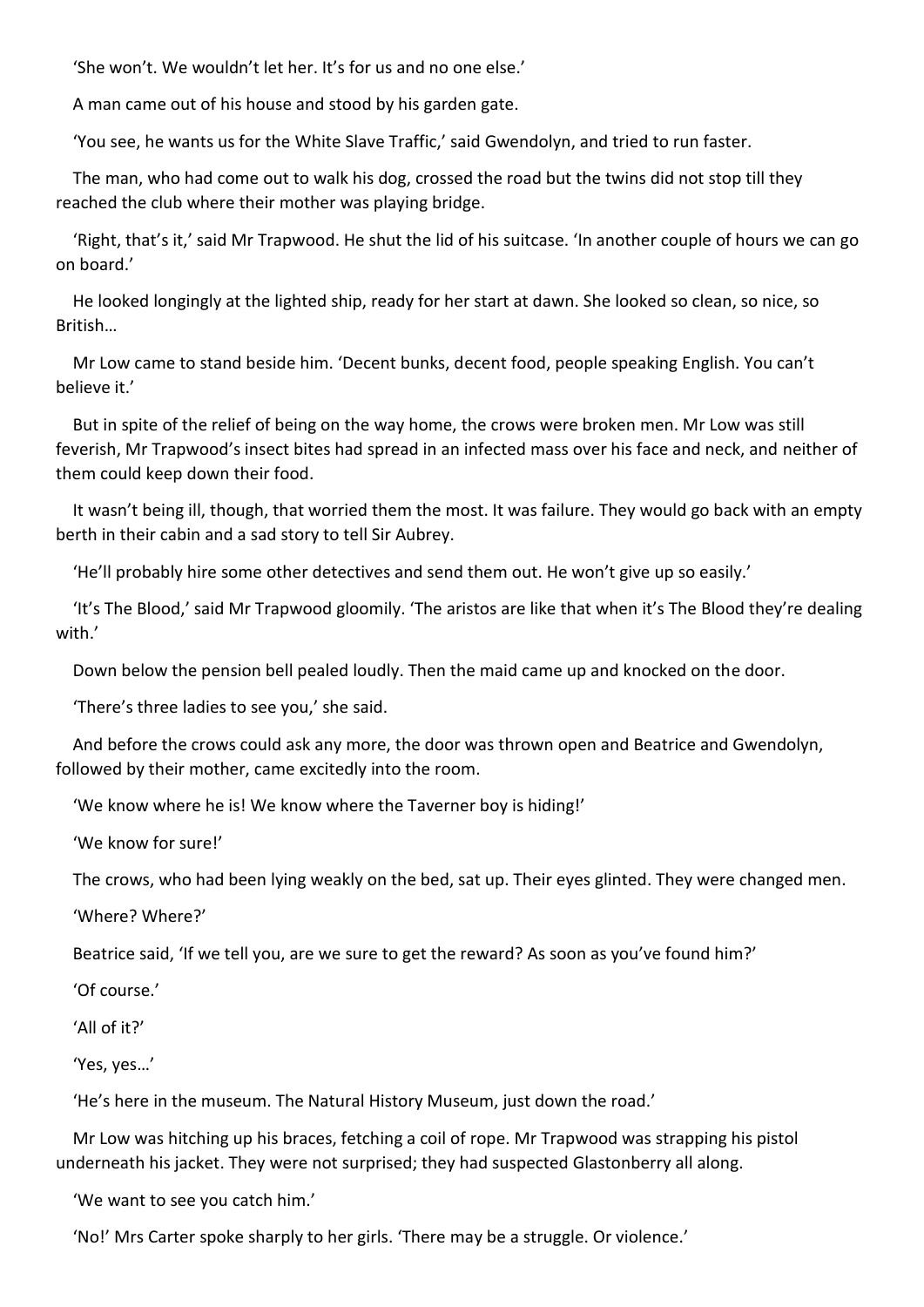'That's true enough.' The crows were buttoning up their jackets. 'You just go back home; we'll see you get the money.'

'The address is Carter, Tapherini, Rio Negro. I'll write it down for you,' said Mrs Carter.

'But send it to Miss Beatrice and Miss Gwendolyn,' said Beatrice. 'Send it to us.'

 'It'll go to the police station; you can fetch it from there,' said Mr Trapwood, patting the bulge inside his jacket. 'How do you know he's in the museum?'

'Maia told us. We made her. We twisted her arm till she did. We knew she had a secret.'

The crows nodded. The dark girl with the pigtail. There'd been something fishy about her from the start.

 'Now, ladies, if you just go home, everything will be taken care of, and I assure you that your reward is safe.'

 The museum, of course, was locked, but it was not difficult to find Professor Glastonberry's house. It was a modest bungalow in a quiet street lined with palm trees. The crows rang the bell; then thumped on the door, then rang again.

After a long time it was opened and an old woman peered through a crack.

'We want Professor Glastonberry. At once. Fetch him.'

'Nada,' she said. 'Nothing. No here.'

'Yes, he is. You're lying.'

 The crows pushed her aside. The professor's house had a small study, a sitting room and a bedroom with an empty bed.

'Where is he? Tell us at once!' They shook her roughly by the arm. 'Where?'

'Is in Obidos. Fetch bichos for museum.'

'Well, find his keys then.'

'No keys.'

'Don't lie to us.'

The crows were losing their tempers.

'No lies,' she said. 'Professor has keys on himself.'

'We're wasting our time,' said Trapwood. 'Come on; we'll go to the police. They'll force open the door.'

 At the police station there was only the glimmer of a light in one window. The crows thumped on the door, shouted, banged on the glass. At last a very young man, his uniform unbuttoned, came out yawning.

'You must open up the museum at once,' shouted Mr Trapwood. 'The Taverner boy is hiding there.'

'Eh?'

'The museum. You must open it quickly,' squeaked Mr Low.

The policeman shook his head. 'Colonel da Silva no here.'

He yawned again and tried to go back into his office, but the crows pushed him aside.

'Show us where your tools are. For entering a building.'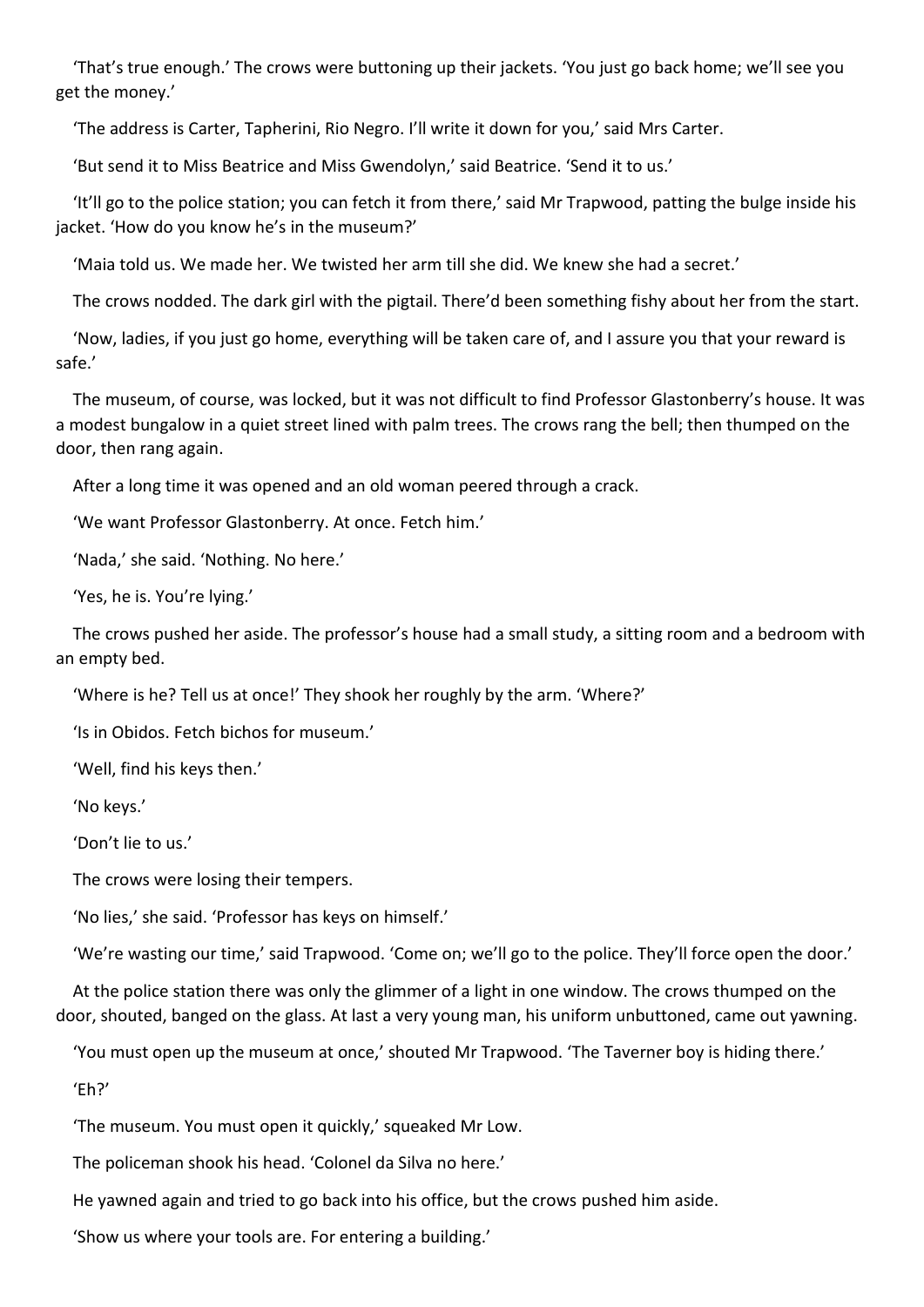'What is tools?' asked the befuddled young man.

But the crows were already rampaging through the building, opening doors, peering in cupboards…

'Here — these'll do. A chisel, a crowbar… and this metal rod. We can use it as a battering ram.'

'Right.'

Ignoring the young policeman, who was shouting and waving his arms, the crows ran out into the street.

 The outer door of the Museum of Natural History was massive, but the crows were no longer the ill and feeble men they had been an hour ago. They were men of steel now they were so close to success.

 They chiselled and they prised, they cursed and they sweated, and presently the hinges broke and they were through.

'Find the lights,' ordered Trapwood.

Mr Low bumped into an anaconda, stumbled over a case of coatis, and found the switch.

 The whole world of the rainforest appeared before them; coiled snakes, crouching monkeys, huge caymans with bared teeth. It all looked very different at night.

'He might be anywhere.'

They began to search.

'Come out, Taverner, we know you're there!'

'Your time's up, boy. We won't hurt you.'

'You'll be all right with us.'

 They went on shouting and searching — behind a case of capybaras, under a bench holding an aquarium of piranha fish, on the top of a cupboard of pelts…

Nothing.

 They went into the second room, and the third. Then up the stairs to grope among the throwing spears and necklaces of teeth…

Still nothing.

 Downstairs again, into the professor's office and his lab. Nothing except an eerie skeleton on a metal stand.

'Get the girl. The pigtailed girl. We'll force her to tell us.'

'All right.'

Mr Low made for the door.

 The yellow eyes of a snarling jaguar stared at Mr Trapwood. He didn't much like the idea of being in the museum alone.

'No, wait. I'll come with you. We may have to bring her by force.'

 Miss Minton was behaving oddly. She had taken no steps to follow the twins and had prevented Sergei from doing so. Instead she was watching Maia, who was pretending to enjoy the party and not making a good job of it. Maia's colour was high, she was obviously upset, but Miss Minton did not go to her; she just watched.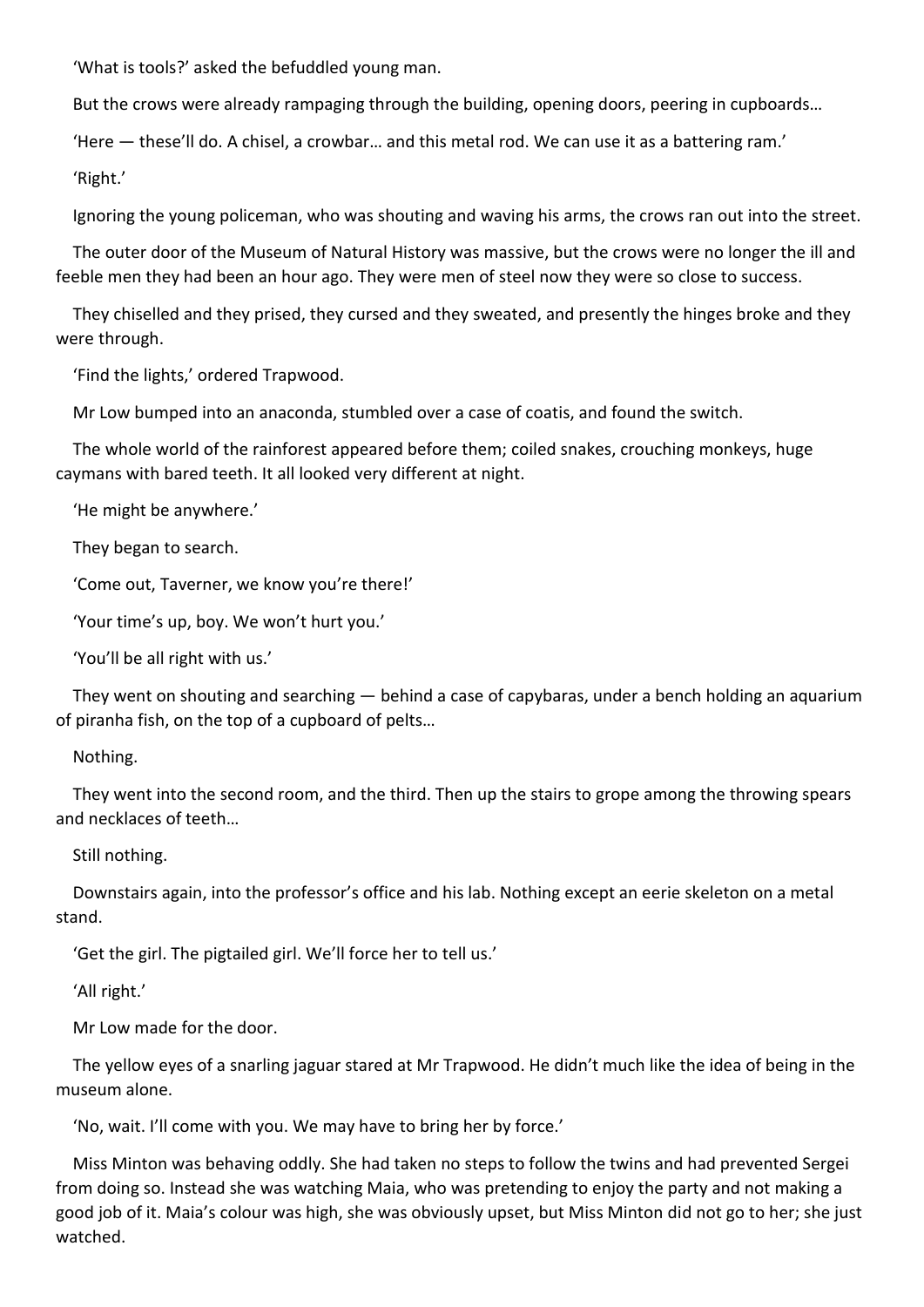She had been watching now for several days.

 The children were not dancing any longer. They were falling on the food. Maia did her best to eat, she had never seen such exotic dishes, but she could hardly swallow anything. What was happening in the museum? Sergei had interrupted the twins before she could tell them about the trapdoor under the sloth. Poor Sergei who had only wanted to help and protect her, and who now looked at her, angry and bewildered, not enjoying his own party as he should.

What was happening? Had they found Clovis yet?

 In the entrance hall there was a disturbance. One of the maids was arguing with two grim-faced, blackclad men, who now pushed her aside.

'We want the pigtailed girl who lives with the Carters.'

'Maia, she's called.'

 They opened the door to various rooms, while the servants tried to stop them. Then the door of the dining room…

 The only pigtailed girl was a very small blonde sitting on the lap of her governess so that she could reach the table. Maia sat bent over her plate. She had arranged her loose hair so as to partly hide her face, but it didn't help her. The crows knew her at once. 'That's her — over there. You, girl, you're to come with us.'

'No.'

Maia had risen and was holding onto the side of the table.

'If you don't, we'll have to use force.'

Sergei got to his feet, prepared to do battle. Then a bony hand descended on Maia's shoulder.

 'I think you had better go with these gentlemen and tell them what they want to know,' said Miss Minton. She turned to the crows. 'I shall, of course, accompany her.'

'No, Minty, please! I can manage by myself!'

'You must let me be the best judge of that. Come along, Maia.'

 By the time they got to the museum, Maia did not have to act her panic. There was no chance to explain anything to her governess; if Miss Minton told the crows that Clovis was not Finn Taverner, all her work would be undone. If only there was a moment to explain before the trapdoor was opened.

But there wasn't.

'Right. Now. Where's the boy?'

 Maia was acting again. 'Don't make me tell you, please. He's my friend. And he begged me not to let you take him back.'

 Miss Minton said nothing. She looked grimmer than Maia had ever seen her. There was no help to be expected there.

'Look, we've got no time to waste. And we've got a gun.' Mr Trapwood patted his chest.

'Shoot me then,' said Maia. 'You can shoot me before I'll betray—'

 'That's enough, Maia. You're being hysterical. Tell these gentlemen what they want to know and then we shall go home.'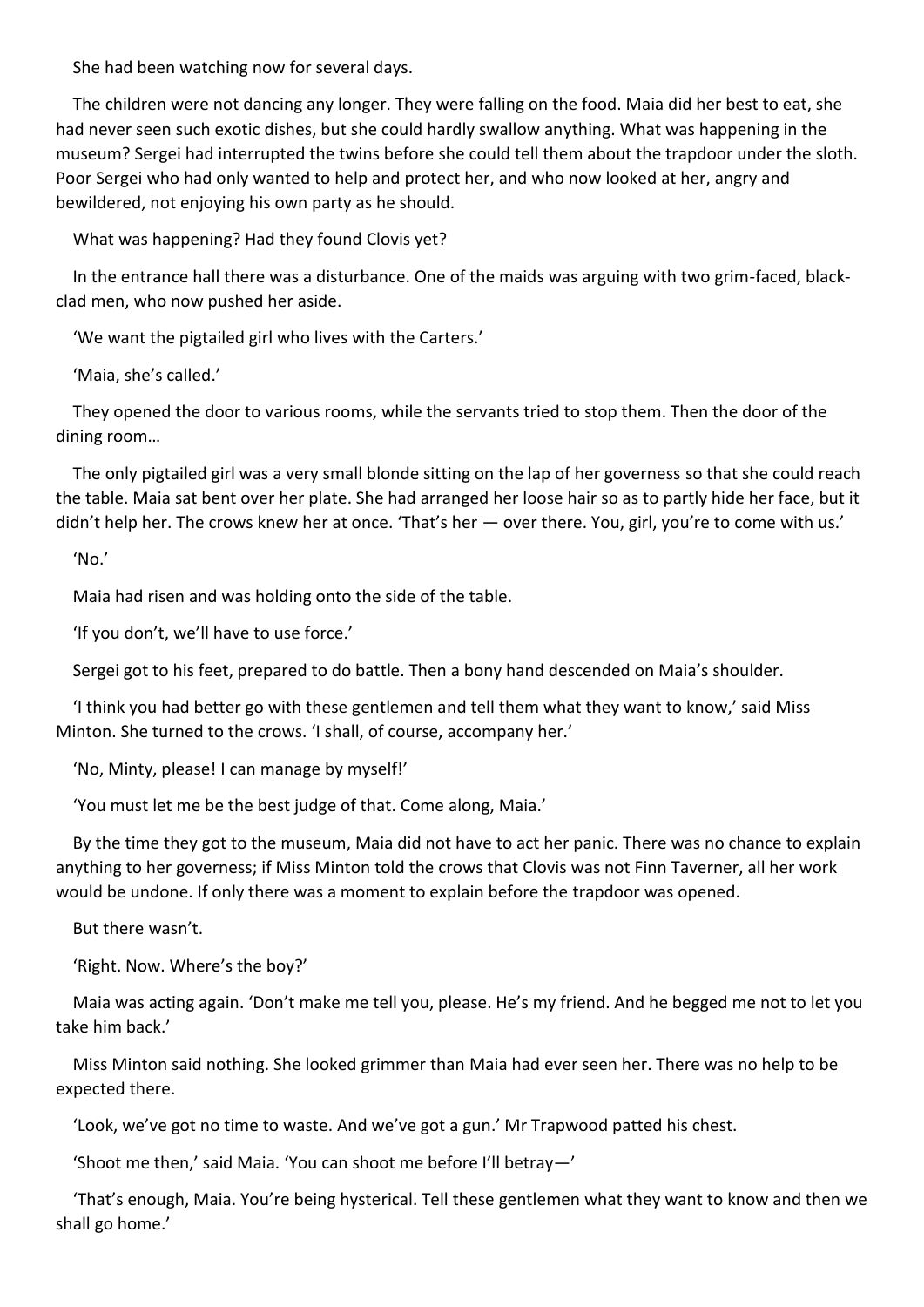'I don't want Finn to—'

 'Finn. Is that his name?' said Trapwood. 'Yes, that sounds right. The letter was signed F. Taverner. Come on then.'

'He's in the cellar.' Maia's voice was very quiet. She turned her head away.

'Where's that? How do you get down there?'

'There's a trapdoor. It's under the giant sloth. The skeleton. In the lab.'

 The crows barged ahead, holding Maia by the arm, and Miss Minton followed. Still no chance to warn her governess.

They reached the sloth. 'There, look. You can see the handle,' said Mr Low.

Mr Trapwood pushed him aside and caught the edge of the stand with his arm.

The sloth crashed to the ground.

Miss Minton and Maia cried out, seeing the jumbled bones.

'There it is! Come on. Heave!'

 Mr Trapwood heaved. The door creaked slowly upwards… And out of the dark hole there sprang, not a cowering, frightened boy, but a furious, thrashing figure. A boy with black hair and a headband who charged at the two men, shouting and jabbering in an Indian dialect. The crows tried to grab his arm — and missed. The Indian boy ran past Mr Low, but was tripped up by Mr Trapwood and stumbled, cursing in his strange babble; screaming like a trapped animal.

 Maia gave a moan of despair and stood there, her hand over her mouth. What was Finn doing here? What had gone so terribly wrong? And where was Clovis?

 The crows wrestled with Finn. Two to one; a gun against bare fists. But as they fought the boy, trying to pinion him, they were aghast.

 So this was the heir to Westwood — a savage, babbling away in an unearthly tongue! No wonder he had been afraid to take up his rightful place in England! He probably lived in a tree.

 Maia's eyes never left Finn. He was still hoping to escape, she could see that. If he could get out into the street, he might have a chance but not here. He fought like a demon; once he managed to free himself, but Mr Low caught his leg while Mr Trapwood hit him on the side of the head with the butt of his pistol.

'Now, now, boy, we're not here to hurt you.'

 But the wild boy didn't understand. He went on struggling and fighting and shouting in his ghastly tongue. They'd have to tie him up to get him on the boat. And what would Sir Aubrey say? If ever there was a hollow victory, this was it.

 Miss Minton, all this time, had been standing stock-still, looking at the Indian boy with a strange expression on her face. Now she walked carefully to the edge of the open trapdoor and looked down the flight of steps leading into the darkness.

Miss Minton waited. She was staring intently at the back of the cellar and the pile of packing cases.

Then she said loudly and clearly, 'Come out, Finn Taverner. Come out and be a man.'

 Among the packing cases something stirred. A glimmer of light fell on fair hair. A boy straightened himself and stood up.